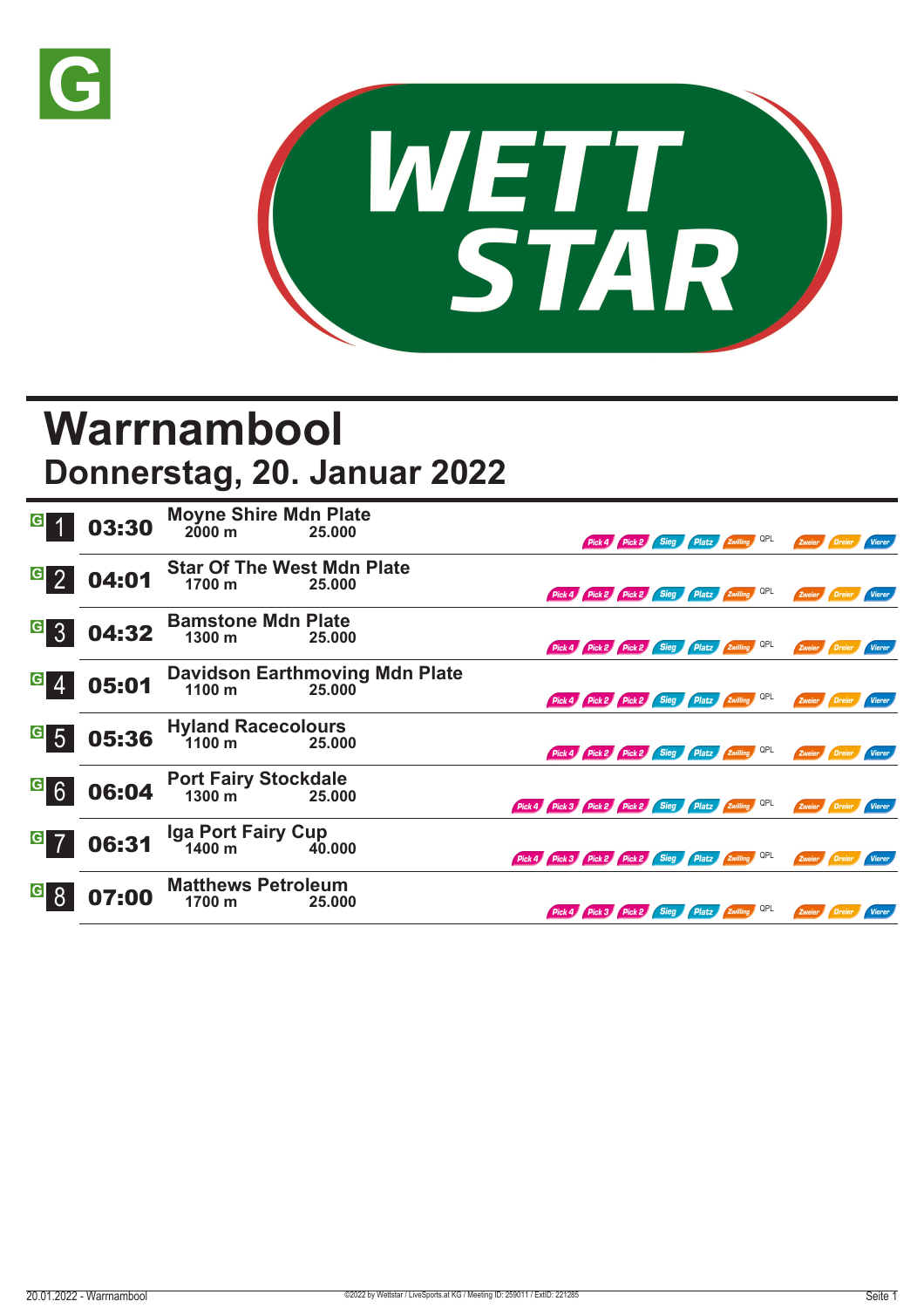| 8<br>Aeecee Dolce<br>3<br>Andress<br>8<br>Angel Rock<br>5<br>Arachnattack<br>3<br>Ashberg<br>$6\phantom{1}6$<br>Atomic Texie<br>3<br><b>Biccie Royal</b><br>Bitaegui<br>4<br>Catch The Drift<br>5<br>Charlie's Tin<br>3<br>Chelsea Toff<br>Clarrie<br><b>Classy Couture</b><br>$\overline{c}$<br>Co Host<br>8<br>Cuban State<br>$\sqrt{3}$<br>Dente Queen<br>$\overline{7}$<br>Design Rouge<br>8<br>Diamond Luke | <b>Didier</b><br>Divaring<br>Exclusion Zone<br><b>Fabian's Spirit</b><br>Feargal<br>Francine<br><b>Fuentess</b><br>Fundraiser<br>Garbo<br>Glenferrie Girl<br>Golwen<br>Grable<br><b>Great Ambition</b> | Drunkasamonkey<br><b>Emperor's Chariot</b><br><b>Exceedingly Magic</b><br>Grevillea Robusta<br>Grinzinger Rocket                                                                                                            | 5<br>$\mathbf{1}$<br>$\overline{\mathbf{c}}$<br>5<br>$\overline{4}$<br>3<br>$\overline{7}$<br>3<br>5<br>3<br>$\overline{7}$<br>$\overline{7}$<br>5<br>$\overline{7}$<br>6<br>8<br>$\overline{2}$<br>4 | Honour De Hero<br>Jingwei<br>Kashiwa<br>Kazio<br>Kemi<br>Lacrima<br>Last Girl Love<br>Little Faifo<br>Lorente<br>Madam Mischief<br>Melissa Kate<br><b>Mighty Ganges</b><br>Miletus<br>Mingora<br>Miss Charlee Lyn<br><b>Mister Curly</b><br>Money For Old Rope<br>Motley | 3<br>4<br>6<br>$\overline{7}$<br>4<br>6<br>3<br>6<br>$\overline{7}$<br>6<br>6<br>6<br>8<br>6<br>8<br>4<br>$\overline{2}$<br>$\overline{2}$                                                  | My Man Godfrey<br>Ned And Power<br>Nordic Symphony<br>Onemore Dance<br>Padstow Polly<br>Phlogeus<br>Polanco<br>Prince Of Eagles<br>Prospectus<br>Prospettiva<br>Recap<br>Regal Effort<br>Rippa Buzz<br>Rojean<br>Run Jimmy Run<br>Samatar<br>Savoie<br>Shellaquin | 2<br>3<br>8<br>6<br>1<br>$\mathbf{1}$<br>$\overline{7}$<br>$\overline{7}$<br>$\overline{7}$<br>$\overline{2}$<br>4<br>8<br>6<br>4<br>$\overline{4}$<br>4<br>8<br>4 | Spirit Beast<br>Star Midfielder<br>Sunburnt<br>Sweet Mary<br>Tavabeel<br>The Big Heist<br>The Nephew<br>Thisisn'twrastling<br>Tuvalu<br><b>Twocot House</b><br>Uncle Larry<br>Unlimited Ability<br>Vanderland<br>West Cliff<br>What Happened<br>Yes Yeah Always<br>Young Lucas<br>Zoltan | 3<br>6<br>5<br>5<br>$\frac{2}{3}$<br>8<br>3<br>7<br>$\overline{c}$<br>5<br>$\overline{7}$<br>6<br>$\overline{4}$<br>8<br>$\overline{7}$ |
|------------------------------------------------------------------------------------------------------------------------------------------------------------------------------------------------------------------------------------------------------------------------------------------------------------------------------------------------------------------------------------------------------------------|--------------------------------------------------------------------------------------------------------------------------------------------------------------------------------------------------------|-----------------------------------------------------------------------------------------------------------------------------------------------------------------------------------------------------------------------------|-------------------------------------------------------------------------------------------------------------------------------------------------------------------------------------------------------|--------------------------------------------------------------------------------------------------------------------------------------------------------------------------------------------------------------------------------------------------------------------------|---------------------------------------------------------------------------------------------------------------------------------------------------------------------------------------------|-------------------------------------------------------------------------------------------------------------------------------------------------------------------------------------------------------------------------------------------------------------------|--------------------------------------------------------------------------------------------------------------------------------------------------------------------|------------------------------------------------------------------------------------------------------------------------------------------------------------------------------------------------------------------------------------------------------------------------------------------|-----------------------------------------------------------------------------------------------------------------------------------------|
| <b>WANN STARTET IHR JOCKEY / FAHRER</b>                                                                                                                                                                                                                                                                                                                                                                          |                                                                                                                                                                                                        |                                                                                                                                                                                                                             |                                                                                                                                                                                                       |                                                                                                                                                                                                                                                                          |                                                                                                                                                                                             |                                                                                                                                                                                                                                                                   |                                                                                                                                                                    |                                                                                                                                                                                                                                                                                          |                                                                                                                                         |
| Dean Holland<br>Harry Grace<br>Jarrod Fry<br>Kiran Quilty<br>Laura Lafferty<br>Melissa Julius<br>Sheridan Clarke                                                                                                                                                                                                                                                                                                 | 2,3,4,5,6,7,8<br>2,3,6,7,8<br>1, 3, 4, 5, 6, 7, 8<br>5.6<br>3.4.7<br>1,2,3,4<br>5,6,7,8                                                                                                                |                                                                                                                                                                                                                             | Alana Kelly<br><b>Declan Bates</b><br>Jack Hill<br>John Robertson<br>Lachlan King<br>Linda Meech<br>Michael Poy<br>Stephen Vella                                                                      |                                                                                                                                                                                                                                                                          | 1,2,3,4,5,6,7,8<br>1,2,3,4,5,6,7,8<br>2,4,8<br>4,5<br>3.4<br>3.6.7.8<br>2,7,8<br>6                                                                                                          | H Coffey<br>Maddi Price<br>Tahlia Hope                                                                                                                                                                                                                            | <b>Christine Puls</b><br>Jacob Opperman<br><b>Kate Walters</b><br>Lachlan Neindorf<br>Shanae O'meara                                                               | 1,3,6<br>2, 3, 5, 7, 8<br>1,3,4,5,8<br>3,6,7<br>1.4.7<br>6.8<br>6<br>1,2,3,4                                                                                                                                                                                                             |                                                                                                                                         |
| <b>WANN STARTET IHR TRAINER</b>                                                                                                                                                                                                                                                                                                                                                                                  |                                                                                                                                                                                                        |                                                                                                                                                                                                                             |                                                                                                                                                                                                       |                                                                                                                                                                                                                                                                          |                                                                                                                                                                                             |                                                                                                                                                                                                                                                                   |                                                                                                                                                                    |                                                                                                                                                                                                                                                                                          |                                                                                                                                         |
| A & S Freedman<br><b>B &amp; A Mcknight</b><br>C Little & M Lindsay<br>Danny O'Brien<br>Gary Tobias<br>Jamie Opperman<br>Kelvin Bourke<br>Mark Greig<br>Mick Price & Michael Kent Jnr 3<br>Patrick Payne<br><b>Shane Nichols</b><br>Symon Wilde<br>Yoshitomo Shima                                                                                                                                               | 3,4<br>4,8<br>2<br>4<br>$\overline{2}$<br>4,5<br>3<br>3.4.6.8<br>1.4.7<br>7,8<br>8                                                                                                                     | Aaron Purcell<br>Ben & Jd Hayes<br>Ciaron Maher & David Eustac 6.7<br>Darryl Cannon<br>Geoff Withers<br>Jane Baker<br><b>Lindsey Smith</b><br>Matt Cumani<br>Mitchell Freedman<br>Paul Mckenna<br>Shea Eden<br>T & C Mcevoy |                                                                                                                                                                                                       | 1,5,6,7<br>$\overline{7}$<br>3,6<br>$\overline{7}$<br>3,7<br>1,2,3,4,5,6,7,8<br>8<br>1.2<br>3<br>$\overline{7}$<br>2,3,8                                                                                                                                                 | <b>Adam Chambers</b><br>Ben O'farrell<br>Dan O'Sullivan<br>Denis Daffy<br>James Bull<br>Jennifer Smith<br><b>Matthew Williams</b><br>P F Ryan<br>R J Besanko<br>Smiley Chan<br>Tom Dabernig | 5<br>3<br>2<br>$\overline{7}$<br>6<br>4.5<br>1,2<br>6<br>4,5<br>6<br>8                                                                                                                                                                                            | <b>Kelly Dufty</b><br>W P Cerchi                                                                                                                                   | <b>Andrew Noblet</b><br>Bob & Kane Post<br>Daniel Bowman<br>Doug Whitworth<br>Jamie Edwards<br>Luke Williams<br>Michael O'leary<br>Patrick Mckenna<br>Sergio Beani<br>Stephen Lenehan                                                                                                    | $\overline{2}$<br>6,7<br>3<br>6<br>6.8<br>8<br>6.8<br>3<br>5<br>6<br>1,2,4,5<br>5                                                       |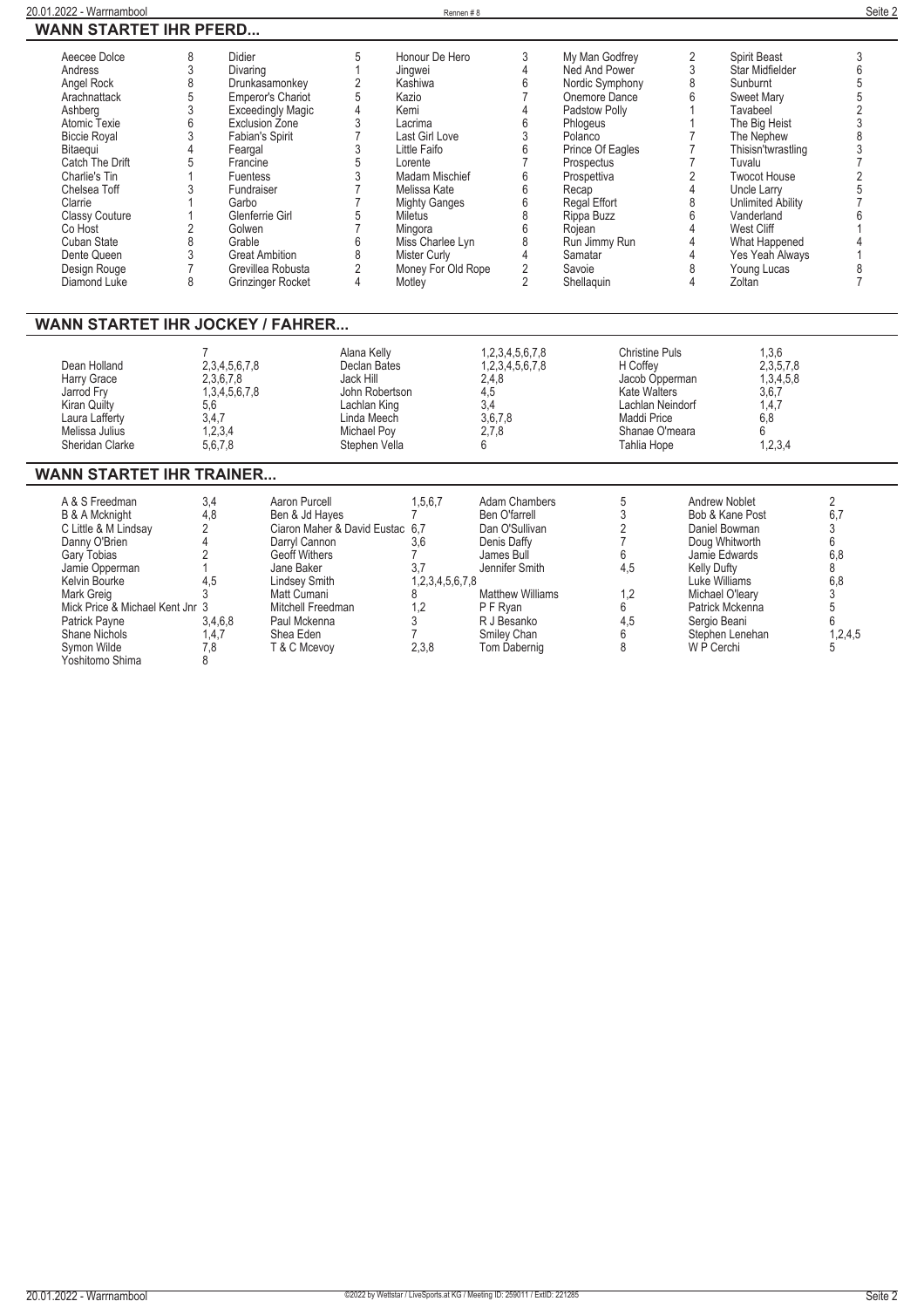|                           | 20.01.2022 - Warrnambool                                                                                   | Rennen#1                                           | Seite 3 |
|---------------------------|------------------------------------------------------------------------------------------------------------|----------------------------------------------------|---------|
| $\overline{G}$            | 2000 m<br>25.000                                                                                           | Moyne Shire Mdn Plate                              |         |
|                           |                                                                                                            | Rennpreis: 25.000                                  |         |
| 03:30                     |                                                                                                            |                                                    |         |
|                           | QPL<br><b>Sieg</b><br><b>Platz</b><br>Zwilling                                                             | Pick 2 Pick 4<br>Vierer<br><b>Dreier</b><br>Zweier |         |
| 2000                      | <b>Charlie's Tin</b>                                                                                       |                                                    |         |
| 1<br>59.5                 | 4j. b W (Myboycharlie - Tina's Debut)<br>Trainer: Matthew Williams                                         |                                                    |         |
| Box: 1<br>ML: 8,0         | <b>Alana Kelly</b>                                                                                         |                                                    |         |
|                           | <b>West Cliff</b>                                                                                          |                                                    |         |
| $\mathbf{2}$              | 5j. b W (Canford Cliffs - Nikita Jane)<br>Trainer: Jamie Opperman                                          |                                                    |         |
| 59.5                      | м                                                                                                          |                                                    |         |
| Box: 6<br>ML: 48,0        | Jacob Opperman                                                                                             |                                                    |         |
| 3                         | Yes Yeah Always<br>4j. b W (No Nay Never - Aqua D'amore)<br>Trainer: Shane Nichols<br>肉                    |                                                    |         |
| 59.5                      | A                                                                                                          |                                                    |         |
| Box: 3<br>ML: 245,0       | <b>Lachlan Neindorf</b>                                                                                    |                                                    |         |
| 4                         | <b>Clarrie</b><br>3j. b/br W (Sports Edition - Lisa's Bewitched)<br><b>Trainer: Matthew Williams</b><br>ôQ |                                                    |         |
| 58.0                      |                                                                                                            |                                                    |         |
| Box: 7<br>ML: 41,0        | <b>Christine Puls</b>                                                                                      |                                                    |         |
|                           | <b>Divaring</b>                                                                                            |                                                    |         |
| 5                         | 4j. ch S (Sebring - Bakarje Diva)<br>Trainer: Mitchell Freedman<br>Q                                       |                                                    |         |
| 57.5                      |                                                                                                            |                                                    |         |
| Box: 2<br>ML: 26,0        | <b>Jarrod Fry</b>                                                                                          |                                                    |         |
| 6                         | <b>Padstow Polly</b><br>4j. b/br S (Pellizotti - Killorelin Belle)                                         |                                                    |         |
| 57.5                      | Trainer: Stephen Lenehan<br>网                                                                              |                                                    |         |
|                           | 国                                                                                                          |                                                    |         |
| Box: 5<br>ML: <u>41,0</u> | <b>Tahlia Hope</b>                                                                                         |                                                    |         |
| 7<br>I                    | <b>Phlogeus</b><br>4j. b S (Stryker - Kyllaros)                                                            |                                                    |         |
| 57.5                      | Trainer: Aaron Purcell<br>a.                                                                               |                                                    |         |
| Box: 4<br>ML: 41,0        | <b>Declan Bates</b>                                                                                        |                                                    |         |
|                           |                                                                                                            |                                                    |         |
| 8                         | <b>Classy Couture</b><br>3j. ch S (Choisir - Classy Fashion)<br>Trainer: Lindsey Smith                     |                                                    |         |
| 56.0                      |                                                                                                            |                                                    |         |
| Box: 8<br>ML: 501,0       | <b>Melissa Julius</b>                                                                                      |                                                    |         |
| Ergebnis:                 | Quoten:                                                                                                    |                                                    |         |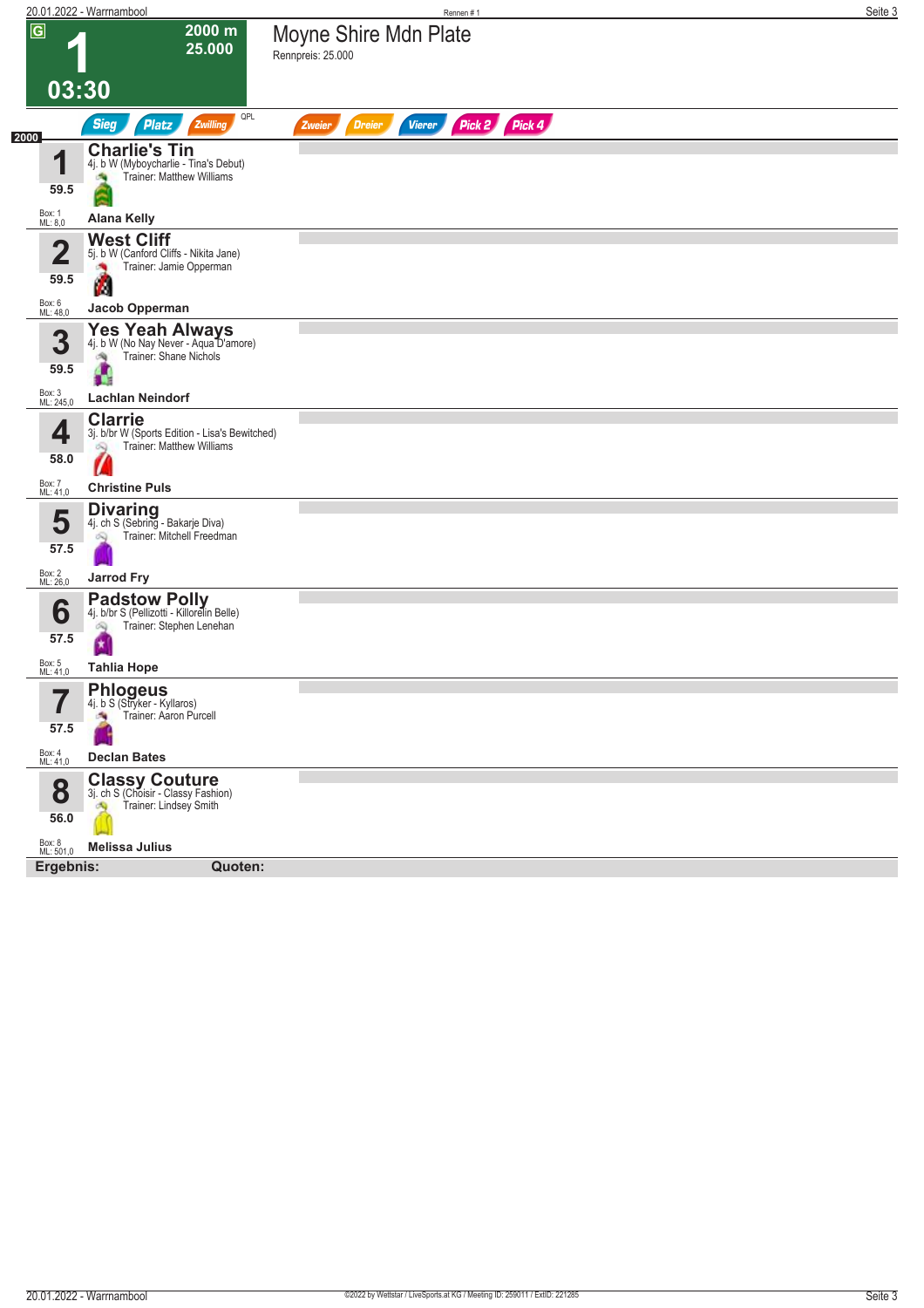|                    | 20.01.2022 - Warrnambool                                                                              | Rennen #2                                                 | Seite 4 |
|--------------------|-------------------------------------------------------------------------------------------------------|-----------------------------------------------------------|---------|
| $\sqrt{G}$         | 1700 m<br>25.000<br>04:01                                                                             | <b>Star Of The West Mdn Plate</b><br>Rennpreis: 25.000    |         |
|                    | QPL<br><b>Sieg</b><br><b>Platz</b><br>Zwilling                                                        | Pick 2 Pick 2 Pick 4<br><b>Dreier</b><br>Vierer<br>Zweier |         |
| 1700<br>4          | Money For Old Rope<br>4j. b W (Helmet - All Tied Up)<br>Trainer: Lindsey Smith                        |                                                           |         |
| 59.5               |                                                                                                       |                                                           |         |
| Box: 9<br>ML: 26,0 | <b>Melissa Julius</b>                                                                                 |                                                           |         |
| n<br>∠<br>58.0     | <b>Drunkasamonkey</b><br>3j. ch W (Palentino - Unfurl)<br>Trainer: Mitchell Freedman<br>a,            |                                                           |         |
| Box: 4<br>ML: 31,0 | <b>Tahlia Hope</b>                                                                                    |                                                           |         |
| 3<br>58.0          | <b>Grevillea Robusta</b><br>3j. b W (Zacinto - Silky Oak)<br>Trainer: C Little & M Lindsay<br>o.<br>Ш |                                                           |         |
| Box: 7<br>ML: 85,0 | <b>Michael Poy</b>                                                                                    |                                                           |         |
| 4<br>58.0          | My Man Godfrey<br>3j. b W (Toronado - Bahamas)<br>Trainer: Dan O'Sullivan                             |                                                           |         |
| Box: 3<br>ML: 31,0 | <b>Jack Hill</b>                                                                                      |                                                           |         |
| 5<br>58.0          | <b>Tavabeel</b><br>3j. b W (Tavistock - Jessabeel)<br>Trainer: T & C Mcevoy<br><b>SIL</b>             |                                                           |         |
| Box: 2<br>ML: 33,0 | <b>Dean Holland</b>                                                                                   |                                                           |         |
| 6<br>57.5          | <b>Co Host</b><br>6j. b S (Host - Terco Chica)<br>Trainer: Gary Tobias                                |                                                           |         |
| Box: 1<br>ML: 31,0 | <b>Harry Grace</b>                                                                                    |                                                           |         |
| 7<br>ı<br>57.5     | <b>Motley</b><br>5j. gr S (Gallo Di Ferro - We Will Rock You)<br>Trainer: Stephen Lenehan<br>Ŵ<br>×   |                                                           |         |
| Box: 8<br>ML: 31,0 | H Coffey                                                                                              |                                                           |         |
| 8<br>56.0          | <b>Prospettiva</b><br>3j. b S (Reliable Man - Prospect)<br>Trainer: Matthew Williams<br>$\infty$<br>E |                                                           |         |
| Box: 6<br>ML: 5,0  | <b>Alana Kelly</b>                                                                                    |                                                           |         |
| 9<br>56.0          | <b>Twocot House</b><br>3j. ch S (Shooting To Win - Starmon)<br>Trainer: Andrew Noblet                 |                                                           |         |
| Box: 5<br>ML: 14,0 | <b>Declan Bates</b>                                                                                   |                                                           |         |
| Ergebnis:          | Quoten:                                                                                               |                                                           |         |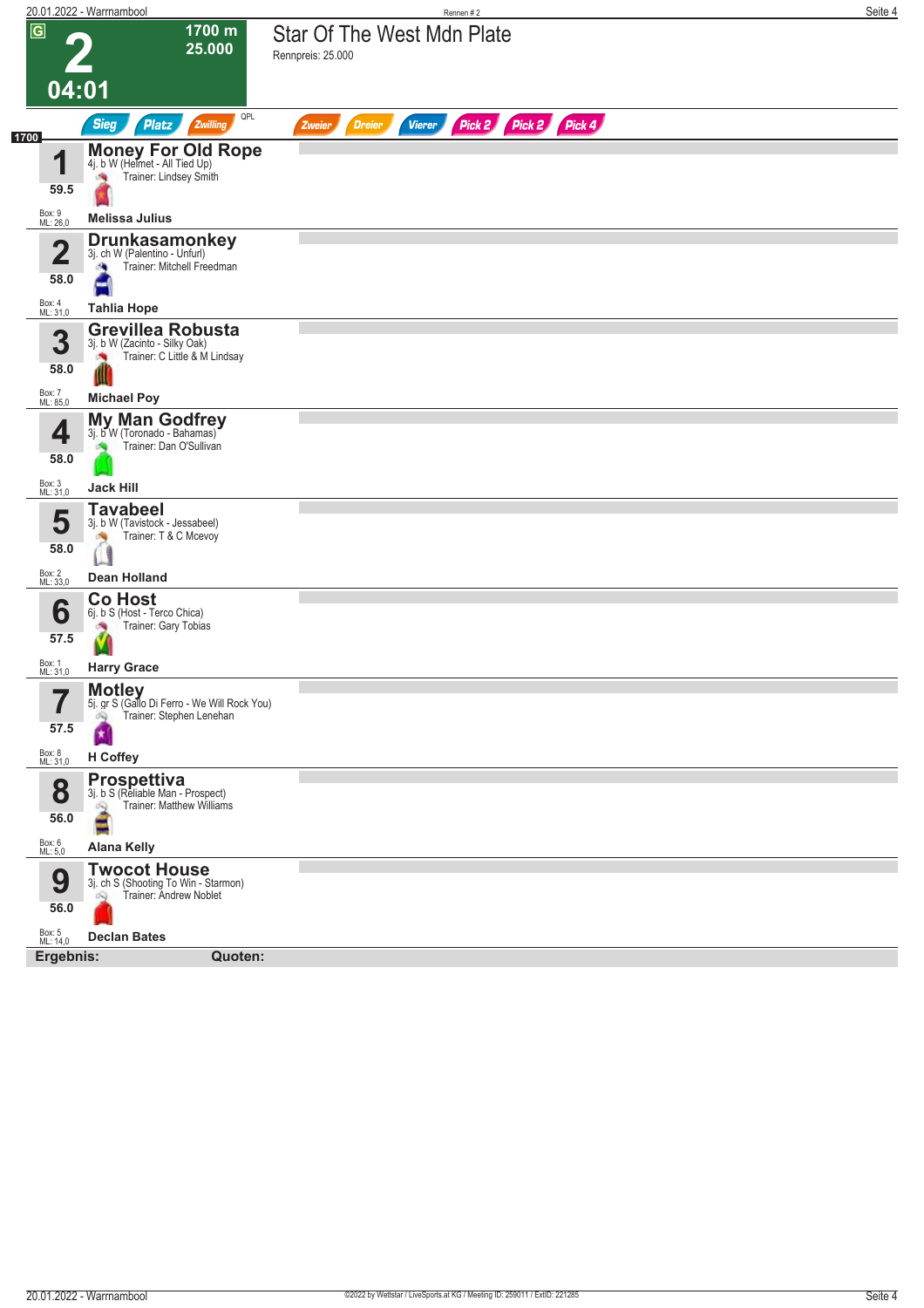|      |                        | 20.01.2022 - Warrnambool                                                                                  | Seite 5<br>Rennen#3                                              |
|------|------------------------|-----------------------------------------------------------------------------------------------------------|------------------------------------------------------------------|
|      | $\overline{G}$         | 1300 m<br>25.000                                                                                          | <b>Bamstone Mdn Plate</b><br>Rennpreis: 25.000                   |
|      | 04:32                  |                                                                                                           |                                                                  |
| 1300 |                        | QPL<br><b>Sieg</b><br>Platz<br>Zwilling                                                                   | Pick 2 Pick 2 Pick 4<br><b>Vierer</b><br><b>Dreier</b><br>Zweier |
|      | и<br>59.5              | <b>Ashberg</b><br>4j. b W (Casino Prince - Diamond Indulgence)<br>Trainer: Jane Baker<br>肉                |                                                                  |
|      | Box: 4<br>ML: 91,0     | <b>Laura Lafferty</b>                                                                                     |                                                                  |
|      | $\mathbf 2$<br>59.5    | <b>Biccie Royal</b><br>5j. b W (Bel Esprit - Zettfidaa)<br>Trainer: Paul Mckenna<br>öQ                    |                                                                  |
|      | Box: 1<br>ML: 91,0     | N<br><b>Christine Puls</b>                                                                                |                                                                  |
|      | 3<br>59.5              | <b>Exclusion Zone</b><br>5j. b/br W (Verrazano - Theophania)<br>Trainer: Mark Greig                       |                                                                  |
|      | Box: 9<br>ML: 91,0     | <b>Kate Walters</b>                                                                                       |                                                                  |
|      | 4<br>59.5              | Feargal<br>4j. b W (Sharkbite - Epona Gold)<br>Trainer: Jane Baker<br>匈<br>$\star$                        |                                                                  |
|      | Box: 12<br>ML: 8,0     | Linda Meech                                                                                               |                                                                  |
|      | 5<br>59.5              | <b>Ned And Power</b><br>4j. gr/ch W (Puissance De Lune - Hold Me Ne<br>Trainer: Michael O'leary<br>鸿<br>€ |                                                                  |
|      | Box: 3<br>ML: 44,0     | Jacob Opperman                                                                                            |                                                                  |
|      | 6<br>58.0              | <b>Spirit Beast</b><br>3j. b W (Scissor Kick - Guajeo)<br>Trainer: A & S Freedman                         |                                                                  |
|      | Box: 6<br>ML: 20,0     | <b>Dean Holland</b>                                                                                       |                                                                  |
|      | 7                      | <b>The Big Heist</b><br>3j. b W (Vanbrugh - Hot Stash)                                                    |                                                                  |
|      | $\blacksquare$<br>58.0 | Trainer: Mick Price & Michael Kent Jnr<br>$\overline{\mathbf{A}}$                                         |                                                                  |
|      | Box: 10<br>ML: 20,0    | <b>Alana Kelly</b>                                                                                        |                                                                  |
|      | 8<br>58.0              | Thisisn'twrastling<br>31. ch W (Scissor Kick - De Lovely Lady)<br>Trainer: Patrick Payne<br>阀             |                                                                  |
|      | Box: 13<br>ML: 12,0    | <b>Lachlan King</b><br><b>Andress</b>                                                                     |                                                                  |
|      | 9<br>57.5              | 4j. b S (Dissident - Miralago)<br>Trainer: Lindsey Smith                                                  |                                                                  |
|      | Box: 8<br>ML: 7,0      | <b>Declan Bates</b>                                                                                       |                                                                  |
|      | и<br><b>10</b><br>57.5 | <b>Chelsea Toff</b><br>5j. b S (Toorak Toff - Chelseas Best)<br>Trainer: Ben O'farrell<br><b>CO</b>       |                                                                  |
|      | Box: 14<br>ML: 20,0    | <b>Jarrod Fry</b><br><b>Dente Queen</b>                                                                   |                                                                  |
|      | и<br>57.5              | 4j. ch S (Redente - Acacia Queen)<br>Trainer: Darryl Cannon                                               |                                                                  |
|      | Box: 11<br>ML: 20,0    | <b>Harry Grace</b>                                                                                        |                                                                  |
|      | 57.5                   | <b>Fuentess</b><br>5j. b/br S (Fiorente - Leica Divorce)<br>Trainer: Darryl Cannon<br>ंचे                 |                                                                  |
|      | Box: 7<br>ML: 8,0      | <b>Tahlia Hope</b>                                                                                        |                                                                  |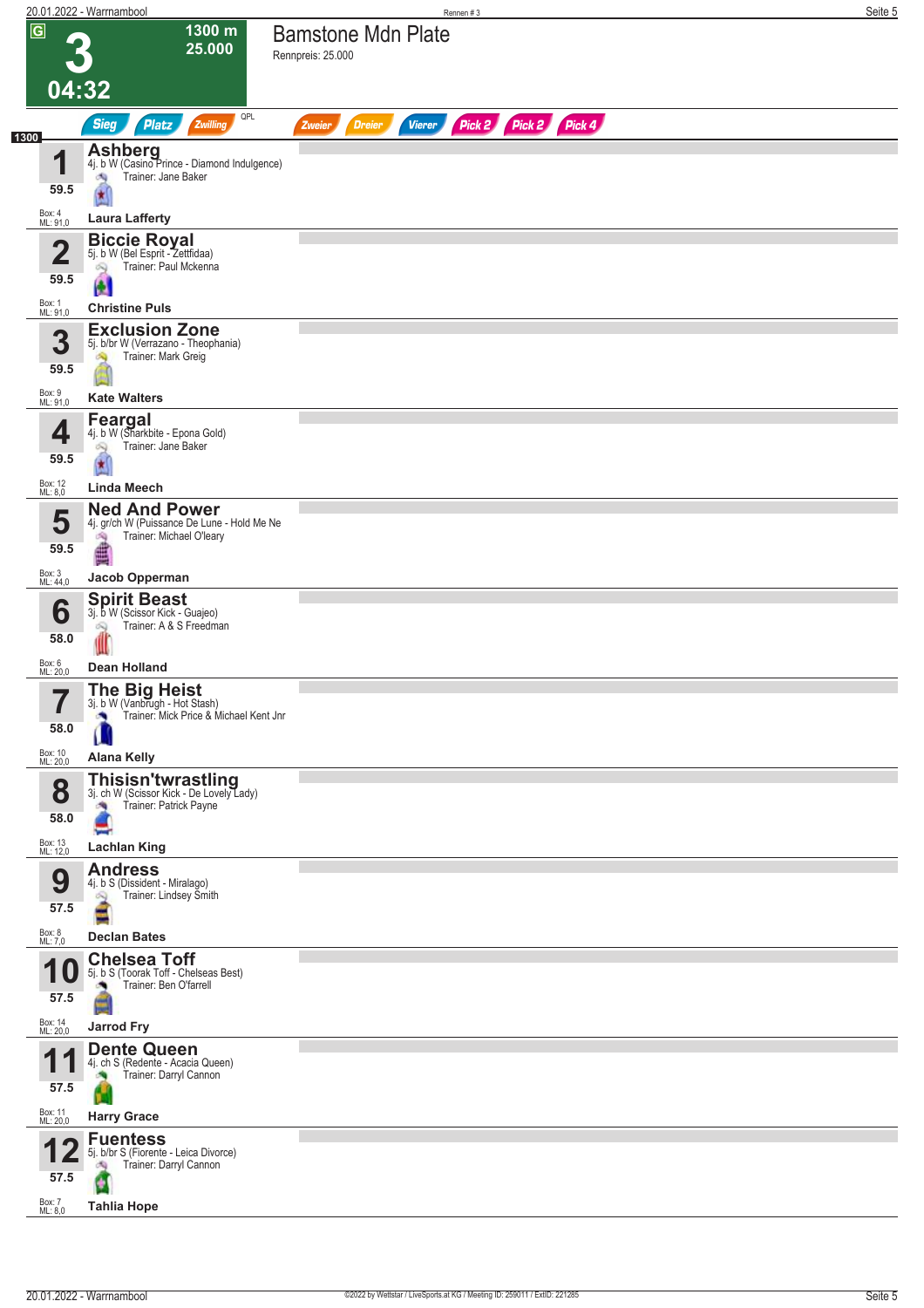| 20.01.2022 - Warrnambool                                                                                    | Rennen#3                                                                                  | Seite 6 |
|-------------------------------------------------------------------------------------------------------------|-------------------------------------------------------------------------------------------|---------|
| $\overline{G}$                                                                                              | 1300 m<br><b>Bamstone Mdn Plate</b><br>25.000<br>Rennpreis: 25.000                        |         |
| 04:32                                                                                                       |                                                                                           |         |
| <b>Sieg</b><br>Platz                                                                                        | QPL<br>Pick 4<br>Pick 2<br>Pick 2<br><b>Zwilling</b><br>Dreier<br><b>Vierer</b><br>Zweier |         |
| 4j. b S (Von Costa De Hero<br>4j. b S (Von Costa De Hero - Honour System)<br>Trainer: Daniel Bowman<br>57.5 |                                                                                           |         |
| Box: 2<br>ML: 7,0<br><b>Melissa Julius</b>                                                                  |                                                                                           |         |
| Last Girl Love<br>3j. b S (Snitzel - De Lago Mist)<br>Trainer: T & C Mcevoy<br>56.0                         |                                                                                           |         |
| Box: 5<br>ML: 8,0<br><b>H</b> Coffey                                                                        |                                                                                           |         |
| Ergebnis:                                                                                                   | Quoten:                                                                                   |         |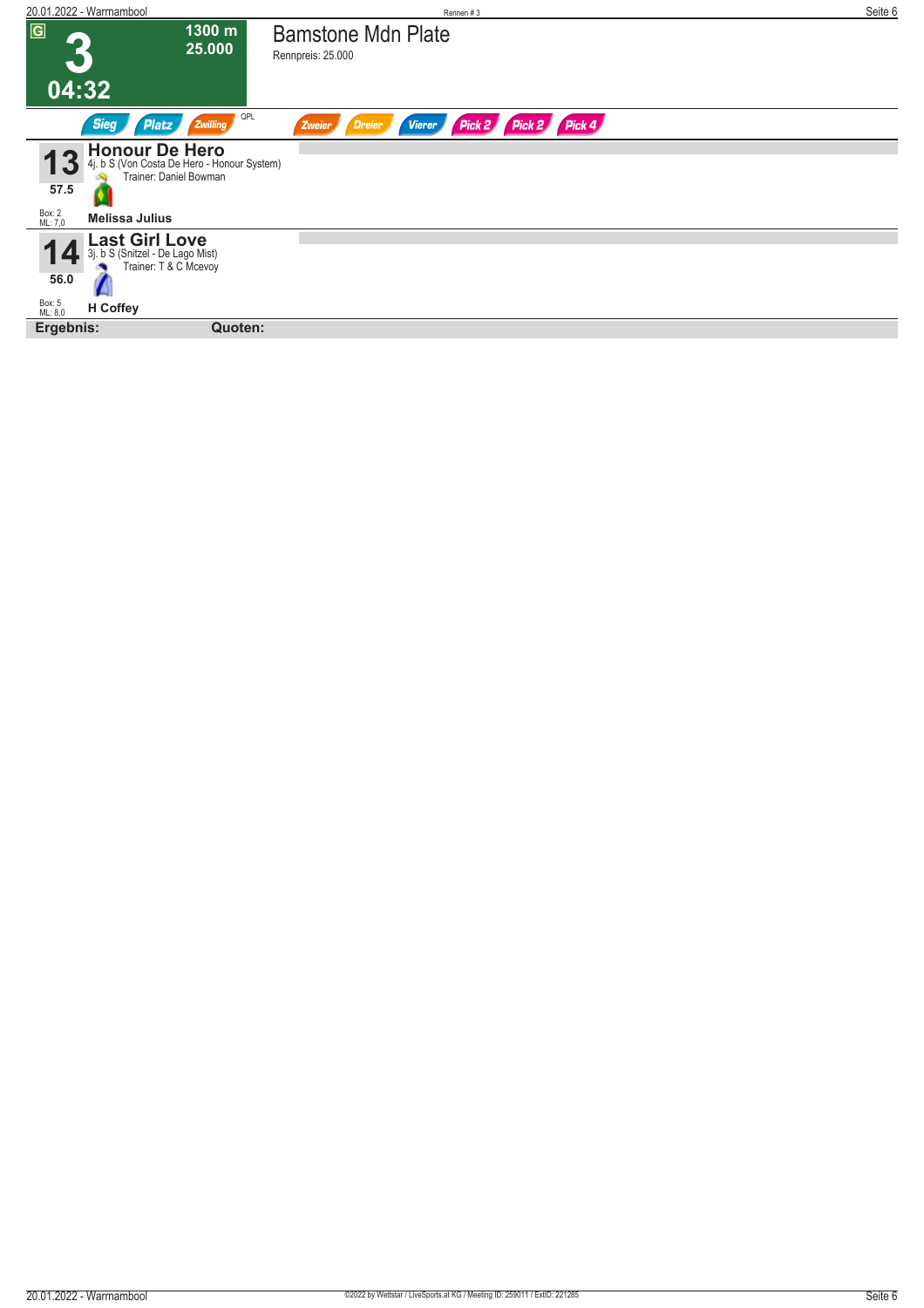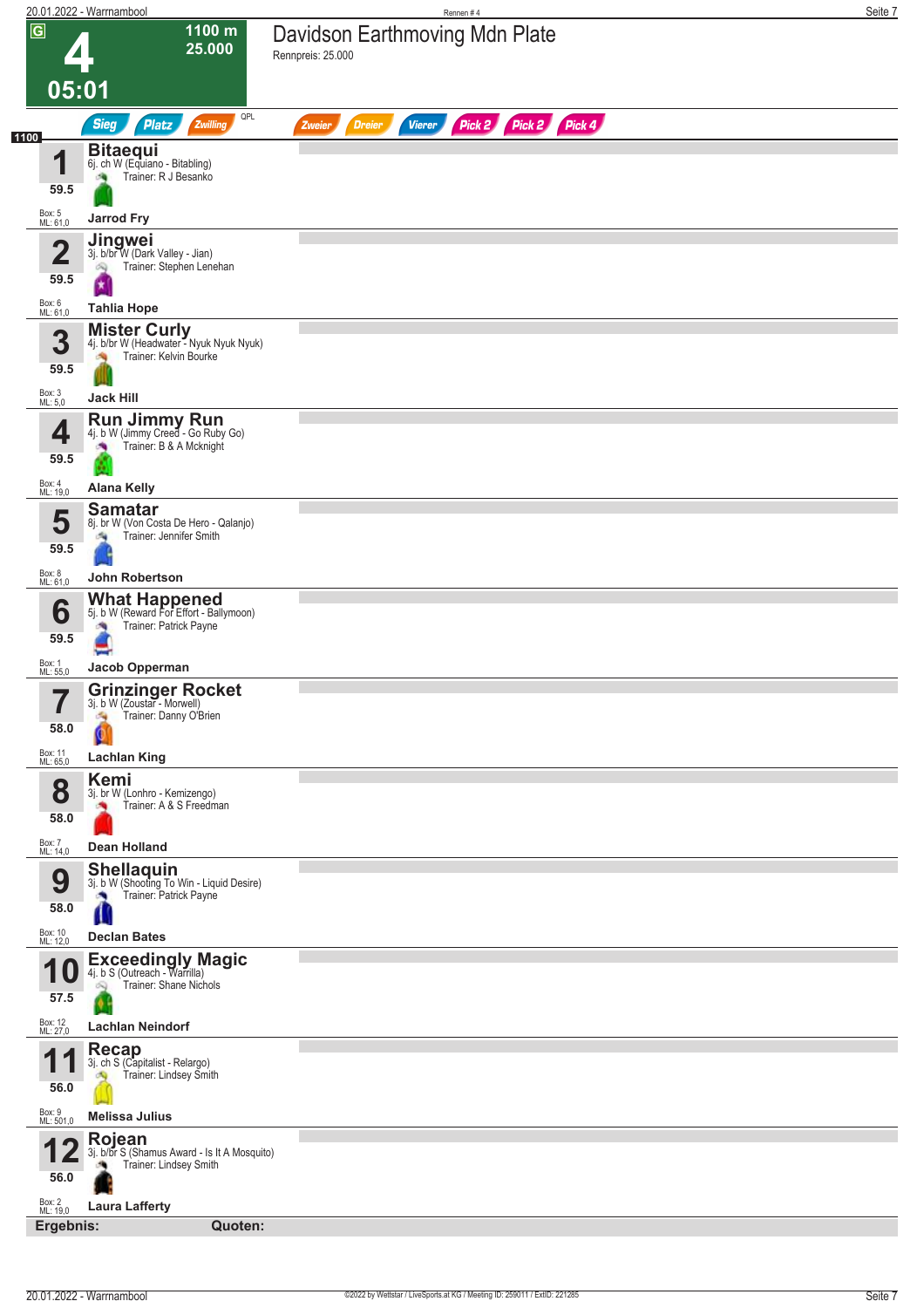|                                 | 20.01.2022 - Warrnambool                                                                                              |                                                | Rennen#5      |               |  |                      |  |  |  | Seite 8 |
|---------------------------------|-----------------------------------------------------------------------------------------------------------------------|------------------------------------------------|---------------|---------------|--|----------------------|--|--|--|---------|
| $\overline{G}$                  | 1100 m<br>25.000                                                                                                      | <b>Hyland Racecolours</b><br>Rennpreis: 25.000 |               |               |  |                      |  |  |  |         |
|                                 | 05:36                                                                                                                 |                                                |               |               |  |                      |  |  |  |         |
|                                 | QPL<br><b>Sieg</b><br><b>Platz</b><br>Zwilling                                                                        | Zweier                                         | <b>Dreier</b> | <b>Vierer</b> |  | Pick 2 Pick 2 Pick 4 |  |  |  |         |
| 1100<br>и<br>65.5               | <b>Uncle Larry</b><br>7j. b W (Star Witness - Involare)<br>Trainer: Patrick Mckenna                                   |                                                |               |               |  |                      |  |  |  |         |
| Box: 2<br>ML: 41,0              | <b>Alana Kelly</b>                                                                                                    |                                                |               |               |  |                      |  |  |  |         |
| $\overline{\mathbf{2}}$<br>63.0 | <b>Francine</b><br>4j. b S (Kuroshio - Fleeting One)<br>Trainer: Aaron Purcell                                        |                                                |               |               |  |                      |  |  |  |         |
| Box: 9<br>ML: 10,0              | <b>Sheridan Clarke</b>                                                                                                |                                                |               |               |  |                      |  |  |  |         |
| 3<br>62.5                       | <b>Didier</b><br>5j. ch W (Stryker - Per Se)<br>Trainer: Kelvin Bourke                                                |                                                |               |               |  |                      |  |  |  |         |
| Box: 5<br>ML: 16,0              | <b>Declan Bates</b>                                                                                                   |                                                |               |               |  |                      |  |  |  |         |
| 4<br>62.0                       | <b>Glenferrie Girl</b><br>5j. gr/b S (Danerich - Lindy)<br>Trainer: Adam Chambers                                     |                                                |               |               |  |                      |  |  |  |         |
| Box: 3<br>ML: 35,0              | <b>Dean Holland</b>                                                                                                   |                                                |               |               |  |                      |  |  |  |         |
| 5<br>61.5<br>Box: 6<br>ML: 48,0 | <b>Catch The Drift</b><br>5j. br S (Kuroshio - Qalanjo)<br>Trainer: Jennifer Smith<br>淘<br>⊌<br><b>John Robertson</b> |                                                |               |               |  |                      |  |  |  |         |
|                                 |                                                                                                                       |                                                |               |               |  |                      |  |  |  |         |
| 6<br>61.5                       | <b>Sweet Mary</b><br>3j. b S (Hinchinbrook - Silver Magic Ships)<br>Trainer: Lindsey Smith<br>鸿                       |                                                |               |               |  |                      |  |  |  |         |
| Box: 4<br>ML: 245,0             | <b>Kiran Quilty</b>                                                                                                   |                                                |               |               |  |                      |  |  |  |         |
| 7<br>ı<br>61.0                  | <b>Sunburnt</b><br>4j. b/br S (Exosphere - Burndiniburn)<br>Trainer: W P Cerchi<br>Ø                                  |                                                |               |               |  |                      |  |  |  |         |
| Box: 8<br>ML: 19,0              | Jacob Opperman                                                                                                        |                                                |               |               |  |                      |  |  |  |         |
| 8<br>60.0                       | <b>Emperor's Chariot</b><br>12j. br W (Holy Roman Emperor - Gunda Bella<br>Trainer: R J Besanko<br>ø                  |                                                |               |               |  |                      |  |  |  |         |
| Box: 1<br>ML: 41,0              | <b>Jarrod Fry</b>                                                                                                     |                                                |               |               |  |                      |  |  |  |         |
| 9<br>56.0                       | <b>Arachnattack</b><br>6j. br W (Dark Valley - Killorelin Belle)<br>Trainer: Stephen Lenehan<br>Ŵ                     |                                                |               |               |  |                      |  |  |  |         |
| Box: 7<br>ML: 41,0              | H Coffey                                                                                                              |                                                |               |               |  |                      |  |  |  |         |
| Ergebnis:                       | Quoten:                                                                                                               |                                                |               |               |  |                      |  |  |  |         |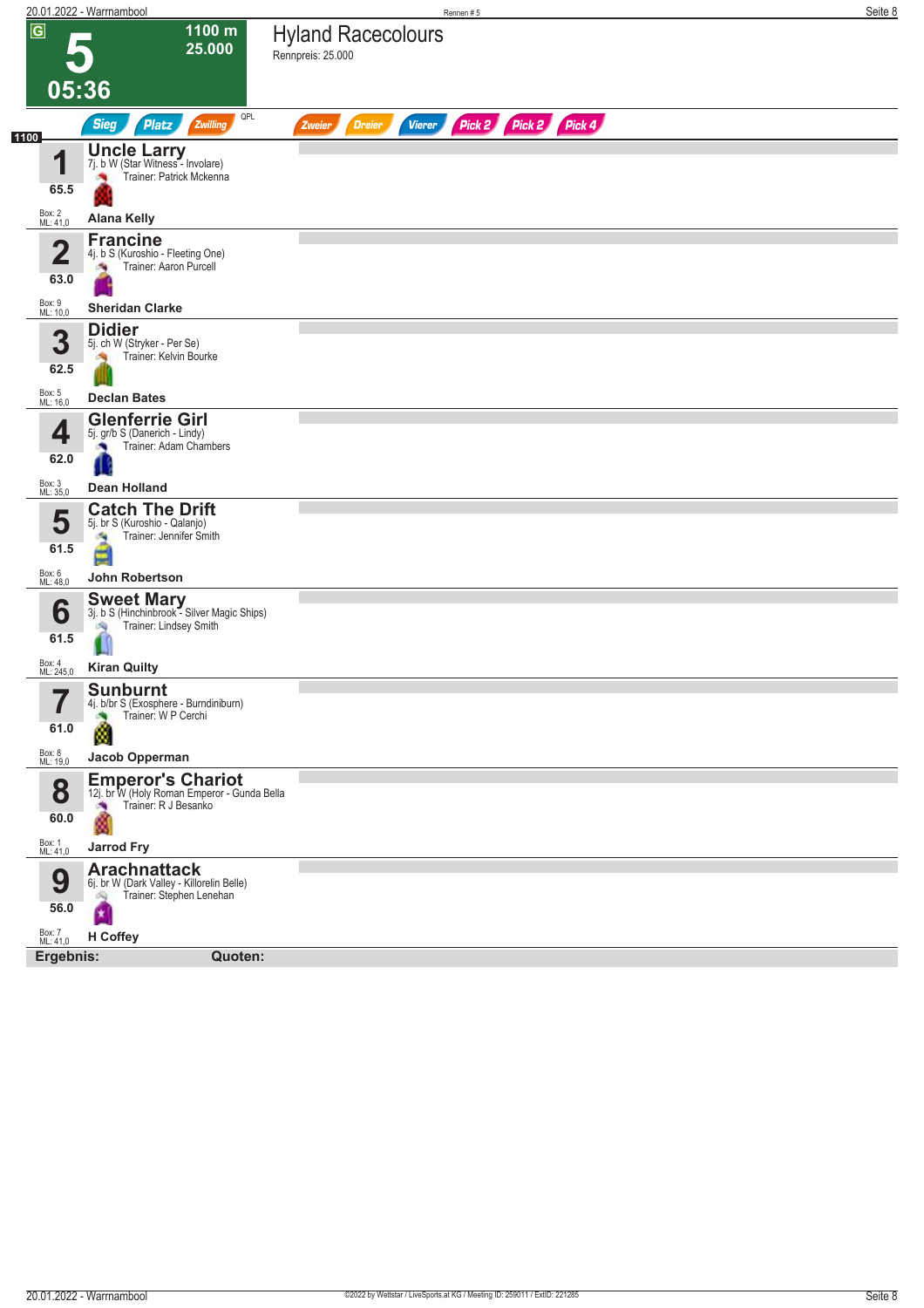|      |                                      | 20.01.2022 - Warrnambool                                                                                          | Rennen#6                                                                | Seite 9 |
|------|--------------------------------------|-------------------------------------------------------------------------------------------------------------------|-------------------------------------------------------------------------|---------|
|      | $\overline{G}$<br>06:04              | 1300 m<br>25.000                                                                                                  | <b>Port Fairy Stockdale</b><br>Rennpreis: 25.000                        |         |
|      |                                      | QPL                                                                                                               |                                                                         |         |
| 1300 |                                      | <b>Sieg</b><br><b>Platz</b><br>Zwilling                                                                           | Pick 2 Pick 2 Pick 3 Pick 4<br><b>Dreier</b><br><b>Vierer</b><br>Zweier |         |
|      | И<br>64.0                            | <b>Madam Mischief</b><br>4j. ch S (Turffontein - Permissive)<br>Trainer: P F Ryan<br>$\infty$                     |                                                                         |         |
|      | Box: 2<br>ML: 39,0                   | Shanae O'meara                                                                                                    |                                                                         |         |
|      | $\mathbf 2$<br>64.0                  | Rippa Buzz<br>5j. ch W (Mulaazem - Canconi)<br>Trainer: Darryl Cannon                                             |                                                                         |         |
|      | Box: 13<br>ML: 19,0                  | <b>Harry Grace</b>                                                                                                |                                                                         |         |
|      | 3<br>63.5                            | <b>Vanderland</b><br>4j. b W (Vancouver - Seeking Attention)<br>Trainer: Smiley Chan<br>A<br>é                    |                                                                         |         |
|      | Box: 3<br>ML: 19,0                   | <b>Jarrod Fry</b>                                                                                                 |                                                                         |         |
|      | 4<br>62.5                            | <b>Grable</b><br>4j. b/br S (Dream Ahead - Miss Cutie)<br>Trainer: Jamie Edwards<br>阀                             |                                                                         |         |
|      | Box: 8<br>ML: 8,0                    | <b>Maddi Price</b>                                                                                                |                                                                         |         |
|      | 5<br>62.0                            | <b>Kashiwa</b><br>6j. ch W (Fighting Sun - Coolroom Candidate)<br>Trainer: Sergio Beani                           |                                                                         |         |
|      | Box: 6<br>ML: 19,0                   | <b>Stephen Vella</b>                                                                                              |                                                                         |         |
|      | 6<br>62.0                            | Lacrima<br>5j. br S (Dark Valley - Delphere)<br>Trainer: James Bull                                               |                                                                         |         |
|      | Box: 9                               |                                                                                                                   |                                                                         |         |
|      | ML: 41,0                             | <b>Declan Bates</b>                                                                                               |                                                                         |         |
|      | 62.0                                 | <b>Star Midfielder</b><br>3j. b W (Magnus - Medician Star)<br>Trainer: Ciaron Maher & David Eustace               |                                                                         |         |
|      | Box: 7<br>ML: 35,0                   | <b>Linda Meech</b>                                                                                                |                                                                         |         |
|      | 8<br>61.5                            | <b>Mighty Ganges</b><br>4j. b W (Iffraaj - Angel Van Haarlem)<br>Trainer: Aaron Purcell                           |                                                                         |         |
|      | Box: 5<br>ML: 51,0                   | <b>Sheridan Clarke</b>                                                                                            |                                                                         |         |
|      | 9<br>61.5                            | <b>Onemore Dance</b><br>4j. b/br S (Onemorenomore - Chichi Dancer)<br>Trainer: Doug Whitworth<br>đ.               |                                                                         |         |
|      | Box: 12<br>ML: 61,0                  | <b>Christine Puls</b>                                                                                             |                                                                         |         |
|      | и<br>U<br>61.0<br>Box: 4<br>ML: 75,0 | <b>Little Faifo</b><br>4j. ch S (Good Journey - Joyful Glow)<br>Trainer: Patrick Payne<br>×<br><b>Alana Kelly</b> |                                                                         |         |
|      | 1<br>60.5                            | <b>Atomic Texie</b><br>5j. br/bl W (Atomic - Parisian Polly)<br>Trainer: Luke Williams<br>ø                       |                                                                         |         |
|      | Box: 10<br>ML: 41,0                  | <b>Dean Holland</b>                                                                                               |                                                                         |         |
|      | 60.5<br>Box: 11<br>ML: 7,0           | <b>Mingora</b><br>3j. b S (Akeed Mofeed - Malala)<br>Trainer: Lindsey Smith<br><b>Kiran Quilty</b>                |                                                                         |         |
|      |                                      |                                                                                                                   |                                                                         |         |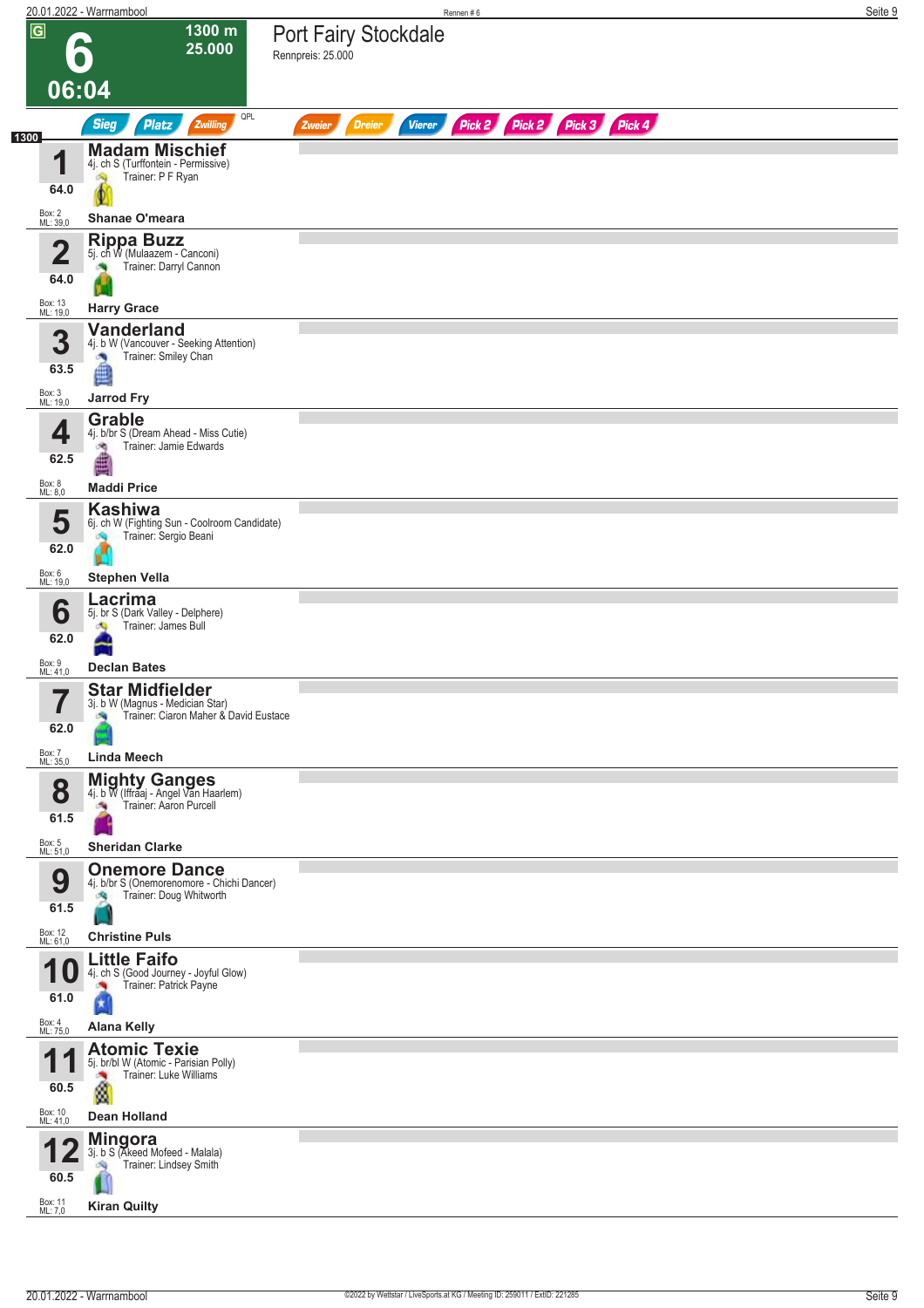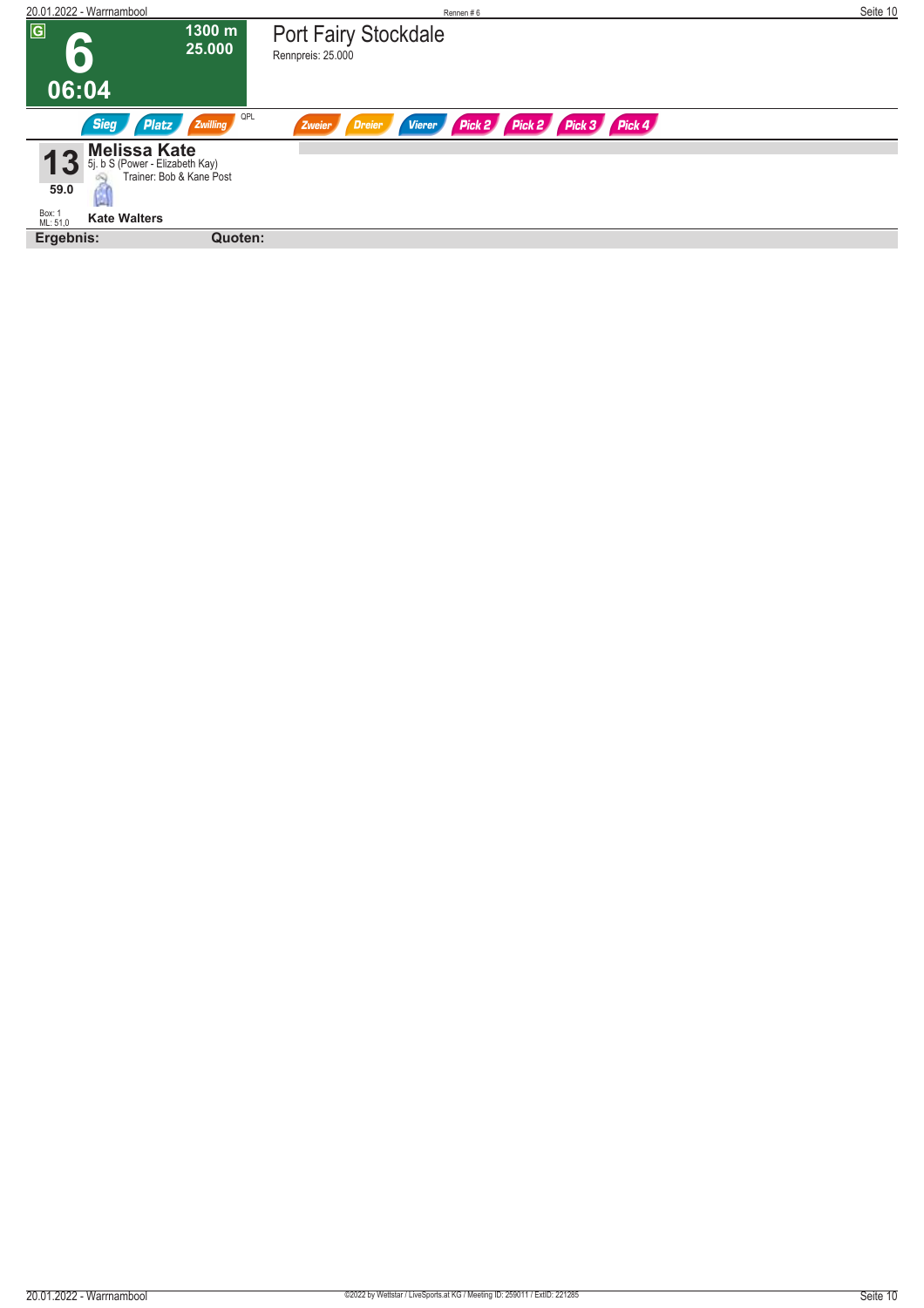|      |                                 | 20.01.2022 - Warrnambool                                                                                                    | Rennen #7                                                               | Seite 11 |
|------|---------------------------------|-----------------------------------------------------------------------------------------------------------------------------|-------------------------------------------------------------------------|----------|
|      | $\overline{G}$<br>06:31         | 1400 m<br>40.000                                                                                                            | Iga Port Fairy Cup<br>Rennpreis: 40.000                                 |          |
|      |                                 | QPL<br><b>Sieg</b><br><b>Platz</b><br>Zwilling                                                                              | Pick 2 Pick 2 Pick 3 Pick 4<br><b>Dreier</b><br><b>Vierer</b><br>Zweier |          |
| 1400 |                                 |                                                                                                                             |                                                                         |          |
|      | 4<br>59.0<br>Box: 1             | <b>Polanco</b><br>6j. ch W (Written Tycoon - Our Fame)<br>Trainer: Shea Eden<br><b>Sep</b><br>Z                             |                                                                         |          |
|      | ML: 51,0                        | <b>Michael Poy</b><br><b>Fundraiser</b>                                                                                     |                                                                         |          |
|      | $\overline{\mathbf{2}}$<br>58.0 | 5j. ch W (Helmet - Petitions)<br>Trainer: Ben & Jd Hayes                                                                    |                                                                         |          |
|      | Box: 4<br>ML: 44,0              | H Coffey                                                                                                                    |                                                                         |          |
|      | 3<br>55.5<br>Box: 7<br>ML: 51,0 | <b>Prospectus</b><br>5j. ch W (Excelebration - Canossa)<br>Trainer: Aaron Purcell<br><b>Declan Bates</b>                    |                                                                         |          |
|      |                                 | <b>Tuvalu</b>                                                                                                               |                                                                         |          |
|      | 4<br>55.5                       | 4j. b W (Kermadec - Hangin' Tough)<br>Trainer: Lindsey Smith<br><b>CN</b>                                                   |                                                                         |          |
|      | Box: 6<br>ML: 21,0              | <b>Jarrod Fry</b>                                                                                                           |                                                                         |          |
|      | 5<br>55.0                       | Lorente<br>5j. b/br W (Fiorente - Lonhruge)<br>Trainer: Ciaron Maher & David Eustace<br>ιQ.                                 |                                                                         |          |
|      | Box: 11<br>ML: 12,0             | <b>Dean Holland</b>                                                                                                         |                                                                         |          |
|      | 6<br>55.0                       | <b>Zoltan</b><br>4j. br W (Iffraaj - Ebony Babe)<br>Trainer: Symon Wilde<br>鸿<br>лh                                         |                                                                         |          |
|      | Box: 13                         | <b>Linda Meech</b>                                                                                                          |                                                                         |          |
|      | ML: 8,0<br>—<br>ı<br>54.5       | <b>Design Rouge</b><br>6j. ch W (Written Tycoon - Mirage Rouge)<br>Trainer: Shane Nichols<br>ंचे                            |                                                                         |          |
|      | Box: 3<br>ML: 61,0              | <b>Lachlan Neindorf</b>                                                                                                     |                                                                         |          |
|      | 8<br>54.0<br>Box: 5<br>ML: 12,0 | <b>Prince Of Eagles</b><br>5j. b W (Free Eagle - Sleeping Beauty)<br>Trainer: Lindsey Smith<br>ंचे<br><b>Laura Lafferty</b> |                                                                         |          |
|      |                                 | <b>Kazio</b>                                                                                                                |                                                                         |          |
|      | 9<br>54.0                       | 8j. b W (Foreplay - Winslet)<br>Trainer: Aaron Purcell                                                                      |                                                                         |          |
|      | Box: 2<br>ML: 12,0              | <b>Sheridan Clarke</b>                                                                                                      |                                                                         |          |
|      | 1<br>U<br>54.0                  | Golwen<br>5j. br W (Lonhro - Sindarin)<br>Trainer: Geoff Withers                                                            |                                                                         |          |
|      | Box: 9<br>ML: 91,0              | <b>Alana Kelly</b>                                                                                                          |                                                                         |          |
|      | 1<br>54.0                       | Garbo<br>6j. b W (Artie Schiller - Oak Park Shannon)<br>Trainer: Jane Baker<br>肉                                            |                                                                         |          |
|      | Box: 8<br>ML: 71,0              | <b>Harry Grace</b>                                                                                                          |                                                                         |          |
|      | 54.0                            | <b>Unlimited Ability</b><br>7j. b/br W (Equiano - Unlimited Passage)<br>Trainer: Bob & Kane Post<br><b>Kate Walters</b>     |                                                                         |          |
|      | Box: 12<br>ML: 31,0             |                                                                                                                             |                                                                         |          |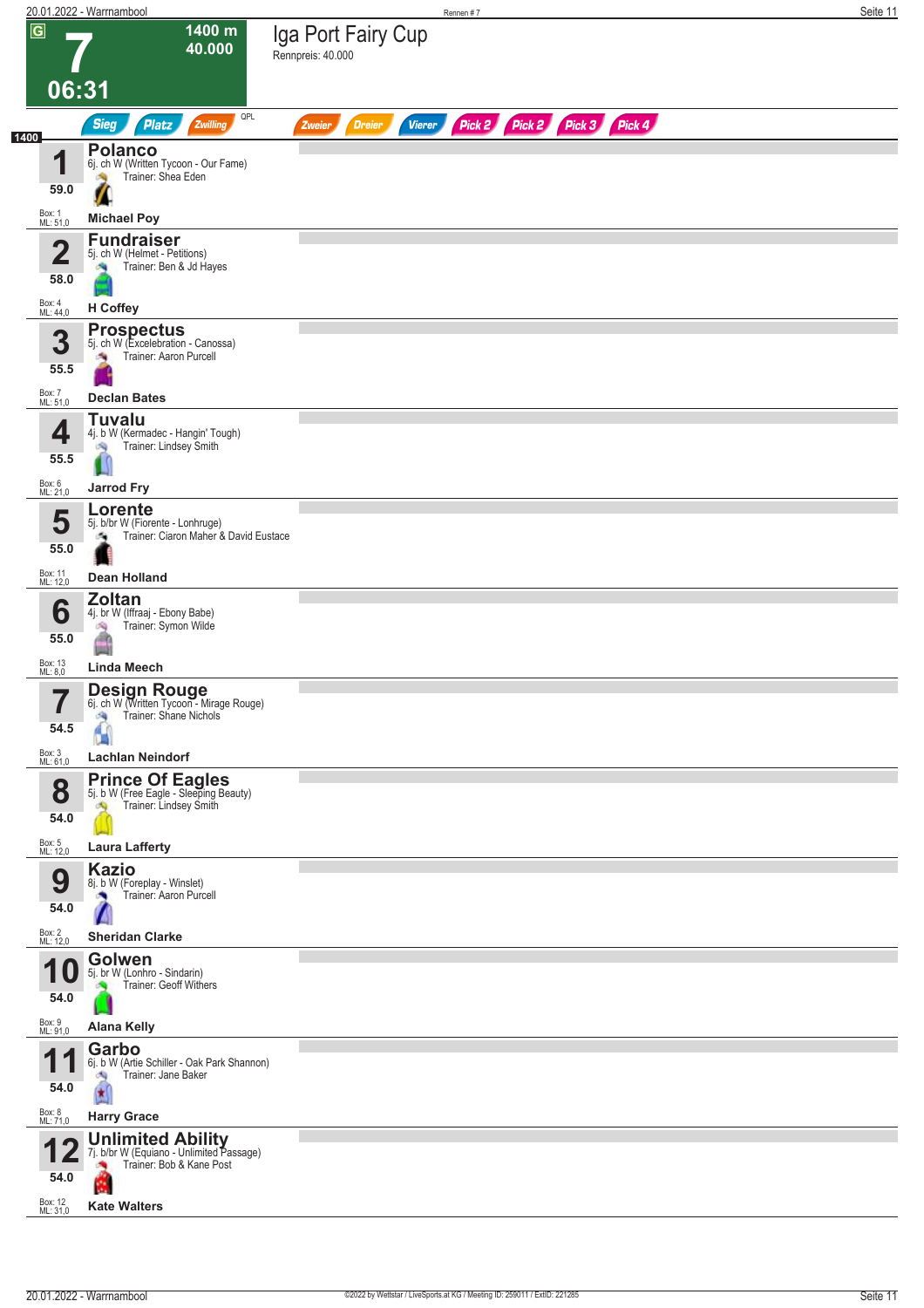